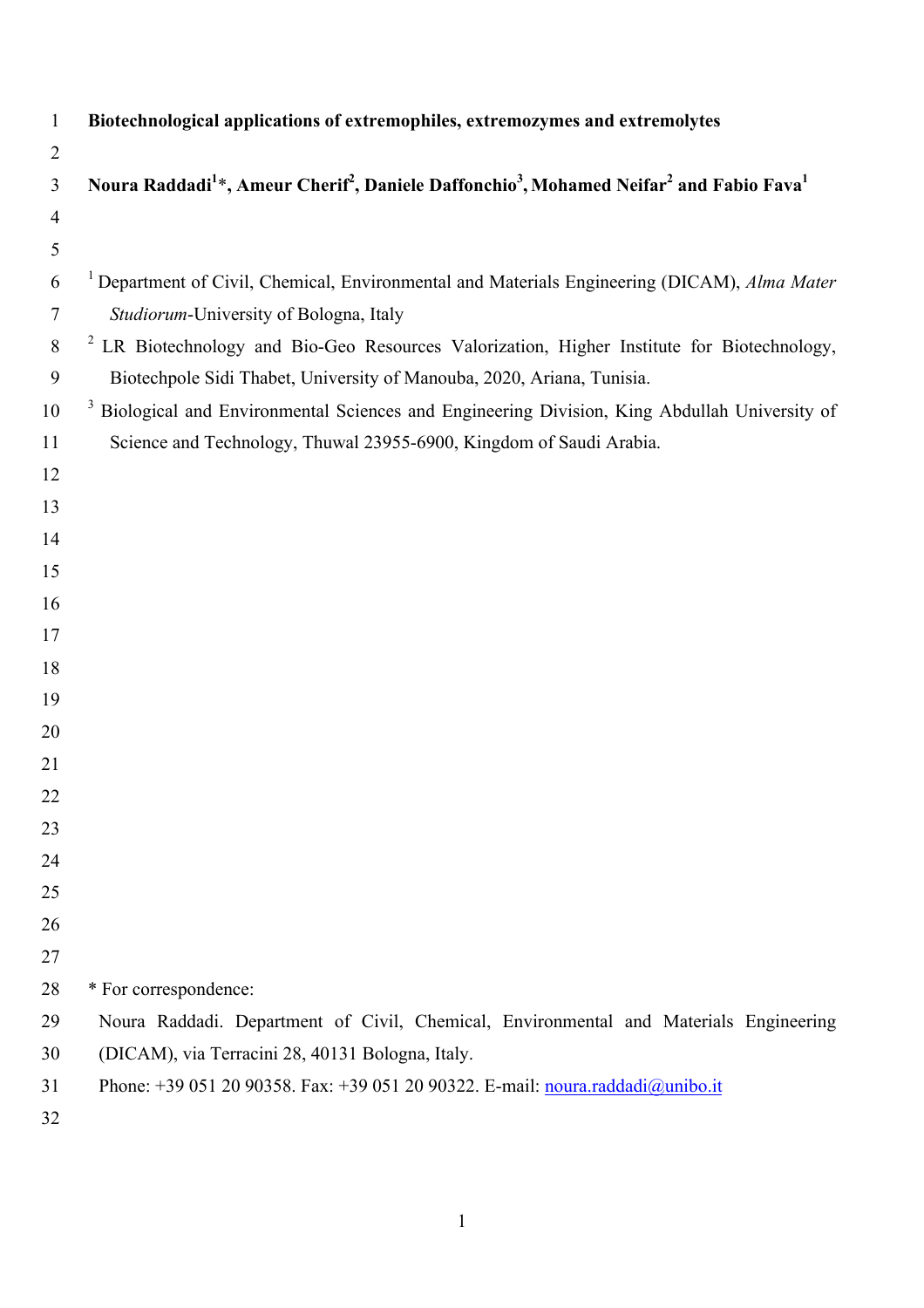## **Abstract**

 In the last decade, attention to extreme environments has increased because of interests to isolate previously unknown extremophilic microorganisms in pure culture and to profile their metabolites. Microorganisms that live in extreme environments produce extremozymes and extremolytes that have the potential to be valuable resources for the development of a bio-based economy through their application to white, red and grey biotechnologies. Here, we provide an overview of extremophile ecology, and we review the most recent applications of microbial extremophiles and the extremozymes and extremolytes they produce to biotechnology.

 **Key words**: extremophilic/extremotolerant prokaryotes, extremozymes, extremolytes, biotechnology, bioeconomy.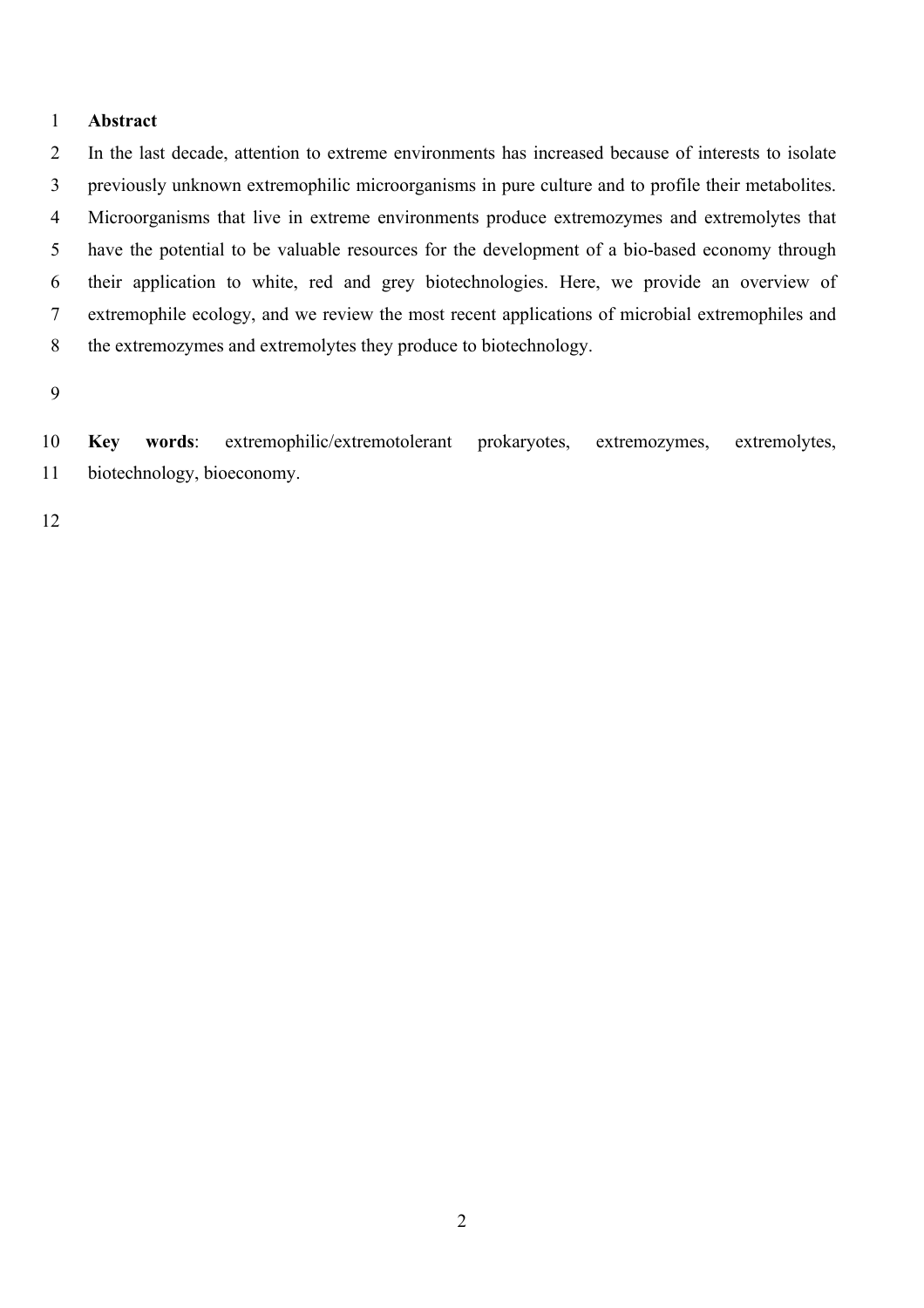## **Introduction**

 Biocatalysts are whole microbial cells or enzymes that can be used in biochemical reactions of modern biotechnology. Some of these reactions have optimized or even replaced existing processes (Wohlgemuth, 2010; Resch et al., 2011). Interest in biocatalysts has recently increased with the growth and development of biotechnology as a strategy towards attaining a bio-based economy. White (or industrial) biotechnology aims to resolve environmental and economic concerns associated with increasing energy and fuel demands and subsequent prices of petroleum-based products. It uses biocatalysts to convert renewable resources, such as wastes and byproducts, into fine chemicals, biopolymers, biomaterials and biofuels. Grey (or environmental) biotechnology applies biocatalysts to bioremediate contaminated sites, while red (or medical/pharmaceutical) biotechnology exploits microorganisms to produce pharmaceuticals. To date, the majority of enzymes on the market are of bacterial or fungal origin, while few are derived from archaea, most of which have been produced by mesophilic microorganisms who are often inhibited under the extreme conditions of many industrial processes. Thus, the search for new sources of isolation, experimental procedures and analytical methods is recently growing to identify robust biocatalysts. Specifically, extremophiles are receiving increasing attention, several have been obtained in pure culture, their genomes analyzed and their enzymes characterized by either academic or industrial laboratories (Cárdenas et al., 2010; López-López et al 2014; Yildiz et al., 2015).

 Extremophilic microorganisms thrive in the harsh environments where other organisms cannot even survive. Extremophiles are taxonomically widely distributed and are a functionally diverse group (Cowan et al., 2015) that includes thermophiles, psychrophiles, acidophiles, alkalophiles, halophiles, barophiles/piezophiles, metalophiles and radiophiles. Extremophiles have the potential to produce biomolecules of high relevance for white, grey and red biotechnological sectors. These microorganisms produce extremophilic enzymes (extremozymes) and protective organic biomolecules (extremolytes) that convey characteristics for survival in extreme environmental conditions. Here, we present an overview of the potential applications of these microorganisms and their products in biotechnology. We briefly describe the ecology of extremophilic prokaryotes and review the most recent reports on the application of extremozymes and extremolytes derived from extremophilic and extremotolerant microorganisms in various biotechnological processes.

# **Ecology and classification of extremophiles**

 Extremophiles are organisms that have adapted to thrive in ecological niches that are uninhabitable to others, for example, deep-sea hydrothermal vents, hot springs, sulfataric fields, soda lakes, inland saline systems, solar salterns, hot and cold deserts, environments highly contaminated with nuclear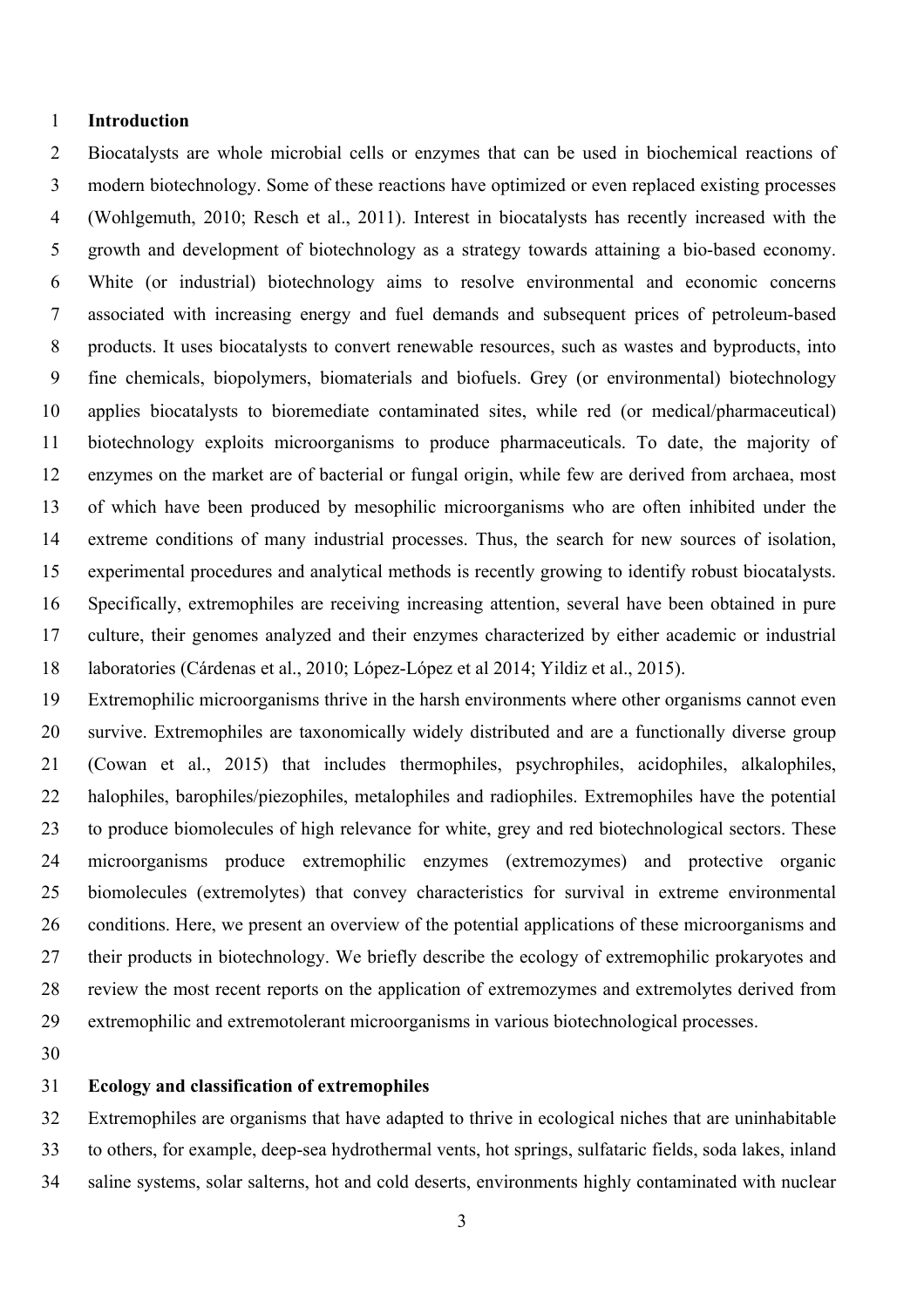waste or heavy metals as well as lithic or rock environments. Psychrophiles are extremophiles that are adapted to extreme cold, and halophiles describe those that thrive in the presence of high salt concentrations; each type of microorganism uses different survival strategies to be successful in their environment (Oren 2013; De Maayer et al., 2014). Psychrophilic prokaryotes are widespread among bacteria and archaea and can be found within the genera *Aletromonas, Halobacterium, Shewanella, Psychrobacter, Pseudoalteromonas, Arthrobacter, Colwellia, Gelidibacter, Marinobacter, Psychroflexus, Pseudomonas, Methanolobus and Methanococcoides* (De Maayer et al., 2014). In addition to adaptations for acidic environments, acidophiles are also typically adapted to environments with high temperatures, high salinity or heavy metal concentrations because these conditions often co-occur, for example, in areas of acid drainage (Cárdenas et al., 2010; Navarro et al., 2013; Dopson and Holmes, 2014). Meanwhile, alkalophiles thrive in alkaline environments such as gypsum-based soils or soda lakes and are often halophiles. They encompass bacteria from different genera including among others *Bacillus, Halomonas* and *Pseudomonas* (Sarethy et al., 2011) as well as archaea belonging to the genera *Halalkalicoccus, Halobiforma, Halorubrum, Natrialba, Natronococcus and Natronorubrum* (Bowers and Wiegel, 2011). Deep-sea and deep subsurface environments host piezophiles (barophiles), a group of extremophiles that produce compatible solutes and polyunsaturated fatty acids and form multimeric and antioxidant proteins that enable them to survive under extremely high hydrostatic pressures (Kawamoto et al., 2011; Zhang et al., 2015). Most piezophiles are psychrophilic gram-negative bacterial species that belong to the genera *Shewanella, Psychromonas, Photobacterium, Colwellia, Thioprofundum* and *Moritella,* but some are archaea derived and can be found among the genera *Thermococcus, Sulfolobus and Pyrococcs* (Zhang et al., 2015*).* Adaptation to high concentrations of heavy metals (otherwise essential as trace elements) allow metalophiles to thrive in metal-polluted sites (Johnson, 2014; Orell et al., 2013). Metalophiles are also acidophiles and include both bacteria from the genera *Acidithiobacillus, Leptospirillum, Alicyclobacillus, Acidiphilium, Acidimicrobium, Ferrimicrobium* and *Sulfobacillus* and archaea from the genera *Ferroplasma, Acidiplasma, Sulfolobus, Metallosphaera* and *Acidianus* (Johnson, 2014; Dopson and Holmes, 2014). In environments of high oxidative stress and radiation (UV, gamma and X-rays), radiophiles thrive because of their ability to repairing extensive DNA damage. Radiophiles are found among various microbial groups and species including bacteria from the genera *Deinococcus, Bacillus*, *Rubrobacter* and *Kineococcus;* the family *Geodermatophilaceae* and cyanobacteria including the genera *Nostoc* and *Chroococcidiopsis* (Brim et al., 2003; Gtari et al., 2012; Bagwell et al., 2008; Gabani and Singh 2013).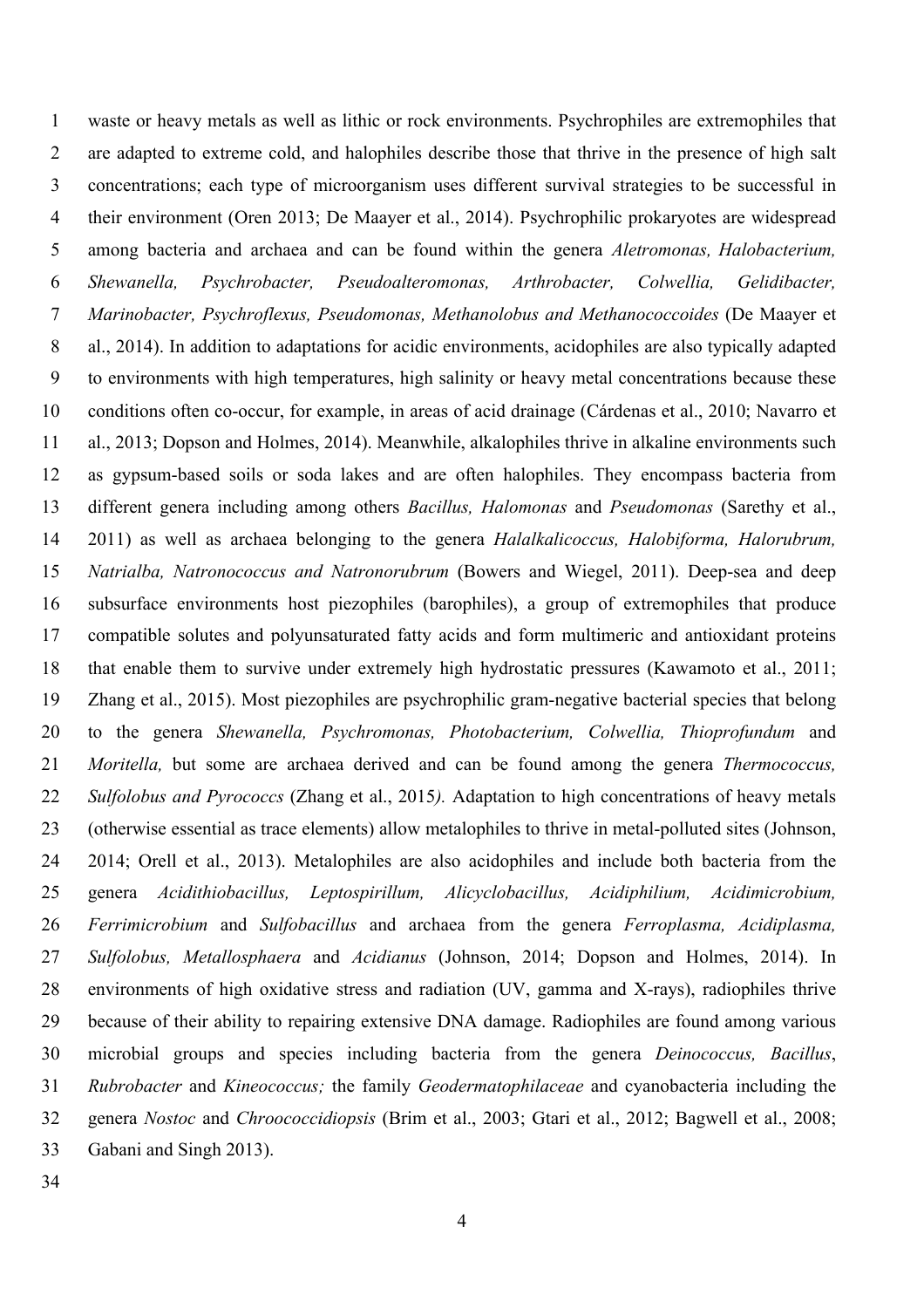#### **Potential applications of extremophilic/extremotolerant biocatalysts**

 Owing to their unique enzymatic features and physiological properties, the potential biotechnological applications of whole-cell extremophilic biocatalysts range from the bioremediation of toxic pollutants from water and/or sediments to the production of biomolecules for medical and industrial purposes. Because of their adaptation to high concentrations of heavy metals, metalophiles/acidophiles are currently being used for bioremediation and biomining (Navarro et al., 2013; Johnson 2014; Orell et al., 2013), while radiophiles are suited for application in the management of nuclear-waste-polluted environments (Brim et al., 2003; Appukuttan et al., 2006). Applications can also be envisaged in agriculture where desert bacterial extremophiles that are able to cope with low water activity conditions can be used to improve the management of water by plants under drought stress (Marasco et al., 2012; Rolli et al., 2014).

 In addition to entire microbial cells, extremozymes are enzymes that have developed molecular mechanisms (Hough and Danson 1999) of adaptation to extreme physico-chemical conditions that have relevant applications as biocatalysts in industrial biotransformation processes. Enzymes produced by psychrophiles have been shown to display high catalytic efficiency in the detergent and food industries and for the production of fine chemicals (Cavicchioli et al., 2011). Karan et al. (2013) reported on the purification and characterization of β-galactosidase from the cold-adapted haloarchaeon *Halorubrum lacusprofundi*. This enzyme was overexpressed in the model haloarchaeon, *Halobacterium* sp. NRC-1, and was shown to be active in high salinity environments (with maximal activity in either 4-M NaCl or KCl) across a wide temperature range (−5 to 60°C). 21 Its functionality is conserved in the presence of 10-20%  $(v/v)$  organic solvents, including methanol, ethanol, n-butanol and isoamyl alcohol, suggesting its suitability for the synthesis of oligosaccharides under low water activity and cold temperatures.

 The industrial potential for halophilic enzymes resides in their ability to be active and stable under low water activity, and in many cases, also in the presence of organic solvents (Raddadi et al., 2013; Datta et al., 2010). Examples of these extremozymes include polysaccharide-hydrolyzing enzymes of high relevance for the hydrolysis of cellulose, xylan and starch (Raddadi et al., 2013; Bhalla et al., 2013; Du et al., 2013; Elleuche et al., 2014). For example, the extremotolerant cellulases produced by *Paenibacillus tarimensis* L88, an isolate obtained from the Sahara Desert in southern Tunisia, have been shown to have high functionality across a broad pH range (3.0 to 10.5), at high temperatures (80°C) and high salt concentrations (up to 5-M NaCl) (Raddadi et al., 2013). Carboxymethyl cellulase activity has been detected in the presence of 40% (v/v) 1-butyl-3- methylimidazolium chloride or 20% (w/v) 1-ethyl-3-methylimidazolium acetate ionic liquids and was maintained after exposure to organic solvents, detergents, heavy metals and even under high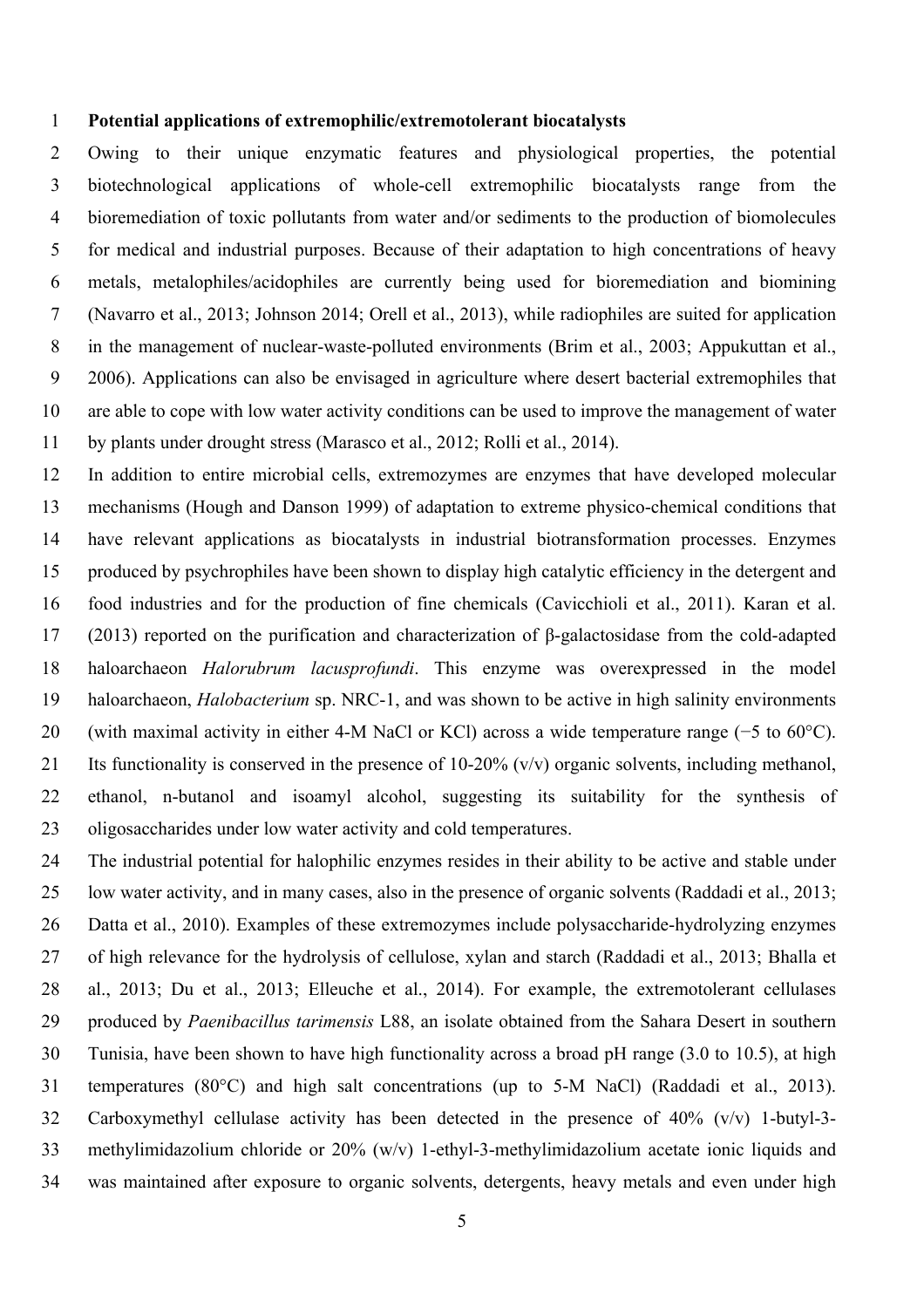alkalinity. *Paenibacillus tarimensis* is an optimal candidate for the production of cellulases with promising applications in detergent, textile and pulp and paper industries; it also has potential for simultaneous ionic liquid treatment and saccharification of lignocellulose in biorefinery processes (Raddadi et al., 2013). Some halophilic enzymes are lipolytic, such as lipases and esterases, such 5 that they have the ability to hydrolyze long-chain acylglycerols  $(\geq C10)$  and short-chain fatty esters 6 ( $\leq$ C10), respectively. These enzymes have a wide range of applications including the production of polyunsaturated fatty acids in the food industry or of biodiesel (Litchfield, 2011; Schreck and Grunden, 2014). For example, lipase from the halophilic bacterium *Idiomarina* sp. was shown to be highly active under a variety of harsh conditions including in the presence of organic solvents and high salt concentrations. Its application for biodiesel production from jatropha oil in free or immobilized forms resulted in 80 and 91% yields, respectively (Li et al., 2014).

 Bacterial alkaliphiles are mainly exploited for the production of enzymes that are widely applied in the detergent and laundry industries (Sarethy et al., 2011). Although the biotechnological potential of piezophiles is still poorly explored (Abe and Horikoshi, 2001; Mota et al., 2013; Lamosa et al., 2013), they may be valuable to the food industry in processes that require high pressures (Zhang et al., 2015). Moreover, piezophilic bacteria could be a source of essential fatty acids like for example omega-3-polyunsaturated fatty acids since these compounds are produced by the bacteria to stabilize the cell membrane under high pressure (Zhang et al., 2015).

 Enzymes produced by radiotolerant microorganisms have been shown to be resistant to other stresses. For example, Shao et al. (2013) characterized lipases from the radiation-tolerant bacterium *Deinococcus radiodurans* expressed in *E. coli*. Purified enzymes showed preference for short-chain esters, three of which were thermostable and retained their activities in the presence of surfactants and organic solvents.

 Thermozymes are extremozymes produced by thermophilic and hyperthermophilic microorganisms. These enzymes are also often able to tolerate proteolysis and harsh conditions like the presence of denaturing agents and organic solvents as well as high salinity. Benefits of using thermozymes include reduced risk of contamination, lower viscosity and higher solubility of substrates. Toplak et al. (2013) identified a gene coding for a subtilase termed proteolysin in the Gram-positive, anaerobic, thermophilic bacterium *Coprothermobacter proteolyticus*. By functionally expressing the gene into *E. coli*, the enzyme could be purified and identified as highly thermostable in the presence of organic solvents and detergents with a high level of activity across a wide pH range at high temperatures (up to 80°C), making it a suitable candidate for application to thermophilic organic solid waste degradation (Toplak et al., 2013). This subtilase is a member of the serine protease family produced by *Bacillus* strains including the largest group of commercial proteolytic enzymes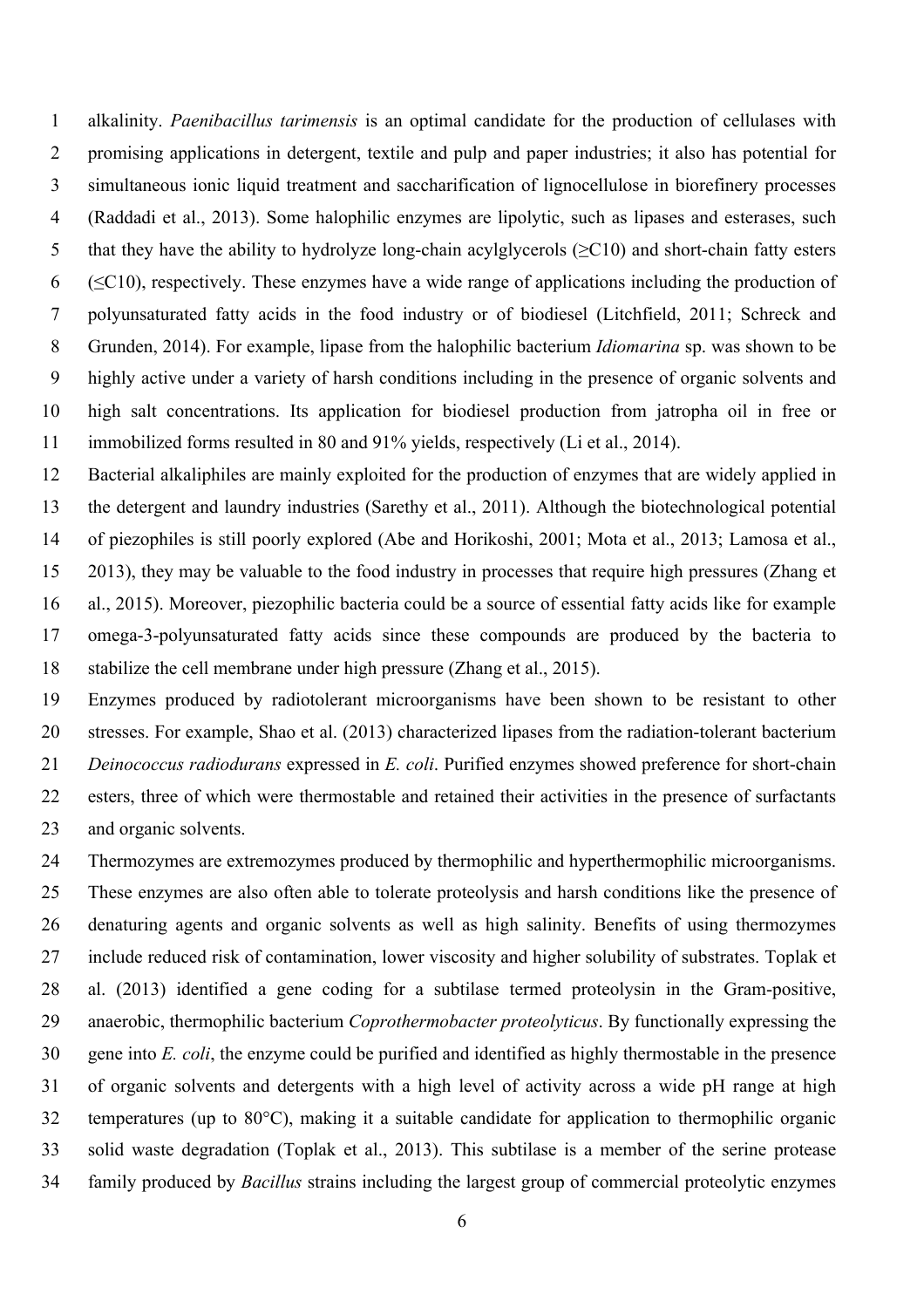extensively used in food, textile, detergent, pharmaceutical and leather industries. In addition, a thermostable nucleoside phosphorylase has been characterized from hyperthermophilic aerobic crenarchaeon *Aeropyrum pernix* K1 and has been used for the synthesis of nucleoside analogues used in antiviral therapies as an alternative to chemical synthesis (Zhu et al., 2013). Other thermozymes also include proteases like thermolysin used in the synthesis of dipeptides, pretaq protease used to cleanup DNA prior to PCR amplification and starch-processing and DNA-processing enzymes (Bruins et al., 2001; Jayakumar et al., 2012).

 In addition to the above-mentioned extremozymes, other enzymes are also suitable for use in further industrial processes. For example, alcohol dehydrogenases can be used to synthesize building blocks for the chemical industry, such as optically active alcohols, or for to synthesize cofactors such as NAD and NADP. Meanwhile, nitrile-degrading enzymes are of interest for the transformation of nitriles and carbon-carbon bond forming enzymes like aldolases, transketolases and hydroxynitrile lyases are useful in organic synthesis (Resch et al., 2011 Chen et al., 2009; Egorova and Antranikian, 2005; Demirjian et al., 2001).

# **Extremolytes and their biotechnological applications**

 Extremolytes are organic compounds that can constitute up to 25% of dry cell weight accumulated in microorganisms exposed to stressful environmental conditions. For example, several compounds of polyol derivatives (ectoine, hydroxyectoine and betaine), carbohydrates such as trehalose and the mannose derivatives (mannosylglycerate [firoin] and mannosylglyceramide [firoin-A]), glucosylglucosylglycerate, glucosylglycerate (GG) and various amino acids (Borges et al., 2002; Lentzen and Schwarz, 2006; Singh and Gabani, 2011; Empadinhas et al., 2011; Esteves et al., 2014, Alarico et al., 2013; Lamosa et al., 2013; Bougouffa et al., 2014). Several archaea accumulate negatively charged derivatives of inositol and glycerol such as phosphodiesters di-myoinositol-1,1′- phosphate and α-diglycerol phosphate or cyclic 2,3-diphosphoglycerate and trianionic pyrophosphate (Lentzen and Schwarz, 2006; Esteves et al., 2014). Several UV-radiation-protective compounds have been isolated from UV-resistant extremophilic bacteria; for example, scytonemin, mycosporin-like amino-acids (MAAs), ectoines, bacterioruberin and melanin (Singh et al., 2010; Gabani and Singh 2013; Rastogi and Incharoensakdi, 2014).

 Extremolytes have primarily been used in cosmetics and have the potential for application to the pharmaceutical sector. The behavior of MAAs in the presence of UV radiation make them useful in UV-protective sunscreens in the cosmetics industry, and their potential application as preventative agents of UV-radiation-induced cancers such as melanoma has also been suggested (de la Coba et al., 2009). In the future, MAA compounds may directly be implicated as therapeutic candidates.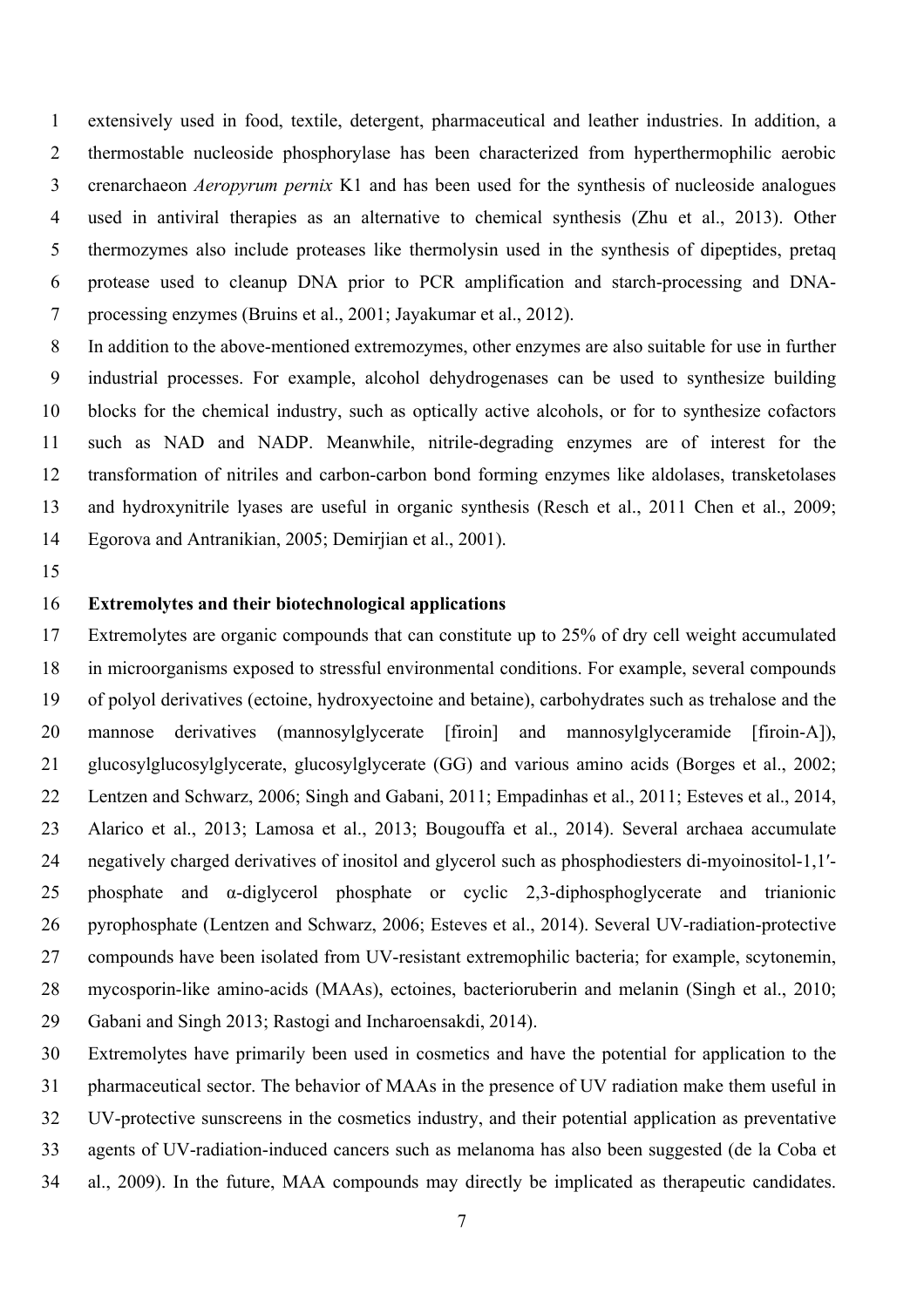Scytonemin, a component in sunscreens (Soule et al., 2009), has also been suggested as a potential 2 candidate for the development of a novel pharmacophore to produce protein kinase inhibitors such as antiproliferative and anti-inflammatory drugs (Singh and Gabani, 2011). The bacterioruberin produced by radioresistant microbes (*Halobacterium* and *Rubrobacterium*) has been suggested to have application in preventing human skin cancer because it participates in repairing damaged DNA strands caused by ionizing UV radiation (Singh and Gabani, 2011). Choi et al. (2014) reported that the deinoxanthin isolated from the radioresistant bacterium *Deinococcus radiodurans* induced apoptosis of cancer cells, suggesting that this carotenoid could potentially be useful as a chemopreventive agent.

 Extremolytes can also be used to stabilize macromolecules such as proteins and nucleic acids. Protein instability is a central challenge for administering therapeutic protein-based medicines, particularly in aqueous formulations. Owing to their ability to stabilize proteins *in vivo* and *in vitro*, extremolytes offer an attractive solution for the stabilization and storage of sensitive proteins in the absence of other protein stabilizers (Avanti et al., 2014). Moreover, extremolytes can inhibit protein misfolding and/or aggregation and hence, are interesting candidates for the development of drugs for several diseases (Ryu et al., 2008; Faria et al., 2013; Kanapathipillai et al., 2005). For example, ectoine is currently used in skin care products (Pastor et al., 2010) and firoin and ectoine have recently been shown to reduce signal-dependent events resulting from exposure to carbon nanoparticles *in vitro* and *in vivo*, widening the fields of application for these compatible solutes. Such events include indeed the activation of mitogen-activated protein kinases or the upregulation of pro-inflammatory cytokines, apoptosis and proliferation in lung epithelial cells, which could lead to lung cancer, chronic obstructive pulmonary disease and fibrosis (Autengruber et al 2014). Furthermore, extremolytes have the potential for application in the food industry for the production of functional foods, food products that have an added positive health benefit by enhancing short- term well being/performance ability or by the long-term mitigation of certain diseases (Cencic and Chingwaru, 2010)**.** For example, in some cheeses that have been treated with *Brevibacterium linens* for surface ripening of the product, ectoine has been reported to accumulate (up to 89 mg/100 g of product) (Rattray and Fox 1999; Klein et al, 2007). Investigating whether ectoine accumulates in other fermented food products would be worthwhile towards evidencing extremolytes as functional food ingredients.

## **Concluding remarks and perspectives**

 Extremophilic/extremotolerant microbes have the potential to make a great impact on biotechnology via the compounds they produce (i.e., extremozymes and extremolytes) that enable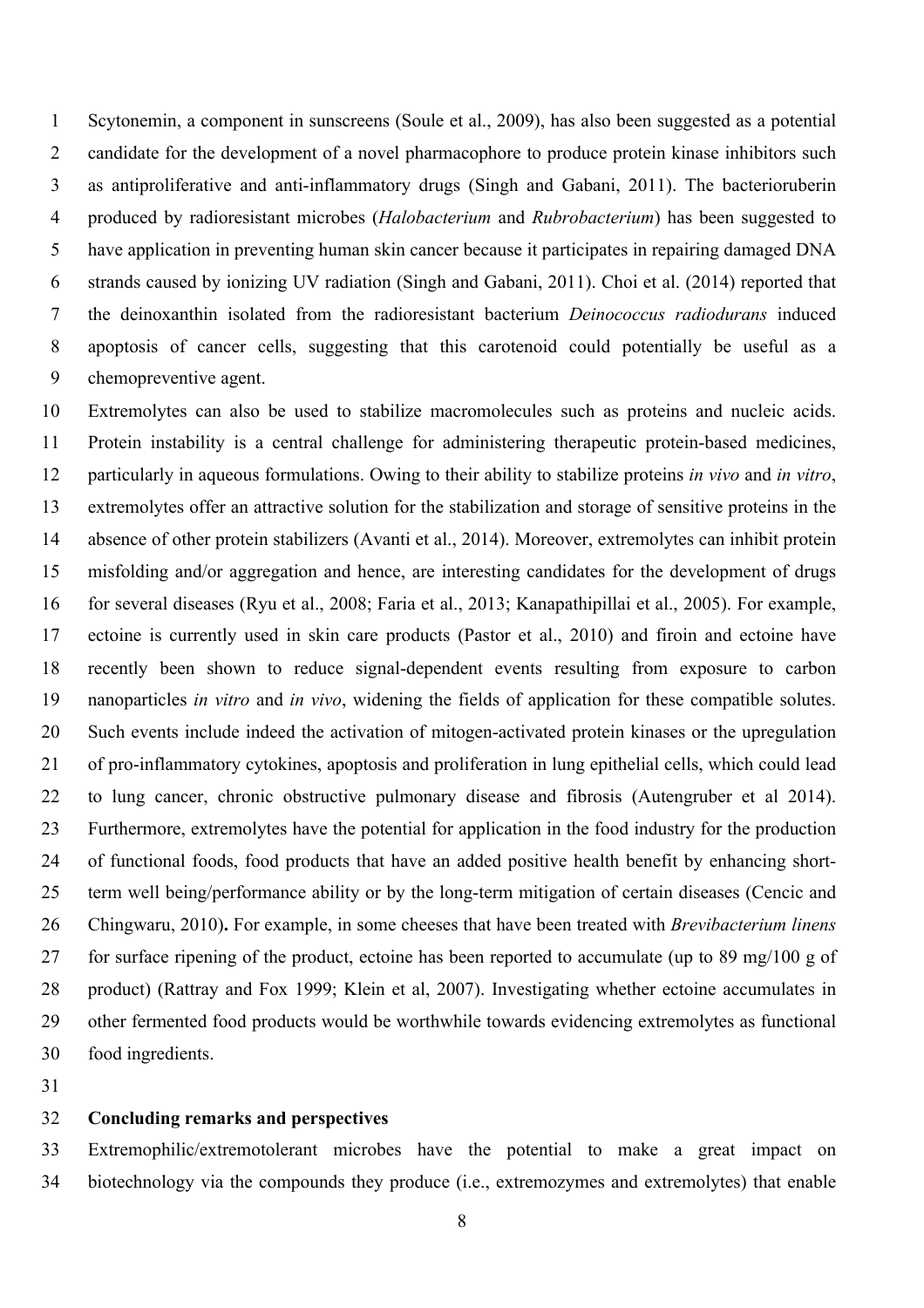them to thrive in harsh environments. The economic potential of extremozymes is considerable for their application to agriculture, food and beverages and feed, pharmaceutical, detergent, textile, leather, pulp and paper and biomiming industries. Although only a few extremozymes are currently being produced and used at the industrial level, the development of new industrial processes based on these enzymes is motivated by important results obtained in the field of extremophile research, the increasing demand of biotech industries for novel biocatalysts and the rapid progress of new omics techniques such as metagenomics, proteomics, metabolomic gene-directed evolution and gene/genome shuffling (Egorova and Antranikian, 2005; Ferrer et al., 2007). For example, extremozymes have been identified in metagenomes as overcoming bottlenecks related to the uncultivability of extremophiles in some cases (Ferrer et al., 2007, López-López et al 2014). To date, extremolytes have primarily been used in pharmaceutical and cosmetic sectors. At the industrial level, ectoine and its derivatives are produced using the 'bacterial milking' process (Pastor et al., 2010), and research initiatives directed at developing additional strategies to improve the productivity of other compatible solutes are underway. For example, genetic engineering and encapsulation of glucosylglycerate (GG)-producing cyanobacteria in gels that aim to concentrate and secrete extremolytes into the extracellular environment have been performed (Tan et al., 2015). The authors report successful growth of *Synechocystis* and improved production and secretion of GG in the encapsulating gels after salt stress.

 In addition to extremozymes and extremolytes, other metabolites, including exopolysaccharides (Raveendran et al., 2015), biosurfactants, biopolymers and peptides, from extremophilic/extremotolerant microorganisms have great economic-industrial potential. For example, in agriculture, biosurfactants could substitute chemical surfactants as adjuvants in herbicide and pesticide formulations, enhance bioremediation of soils or be applied to the biocontrol of phytopathogens owing to their antimicrobial activity and stimulation of plant defense (Sachdev and Cameotra, 2013). Moreover, biosurfactants could improve arid-zone soil structure and quality due to hydrophilization of soils, which improves wettability and finally to reduce water infiltration. Subsequently, sustainable agriculture could be expanded in arid conditions. Radiophiles produce compounds with the potential for use as radioprotective drugs; however, because only a few studies of these microbes have been performed, their exploitation remains limited. Moreover, challenges associated with the specific nutritional needs and growing conditions of extremophiles has made their isolation and maintenance difficult; isolation of purified extremolytes is among the limiting factors in developing these compounds for therapeutic purposes.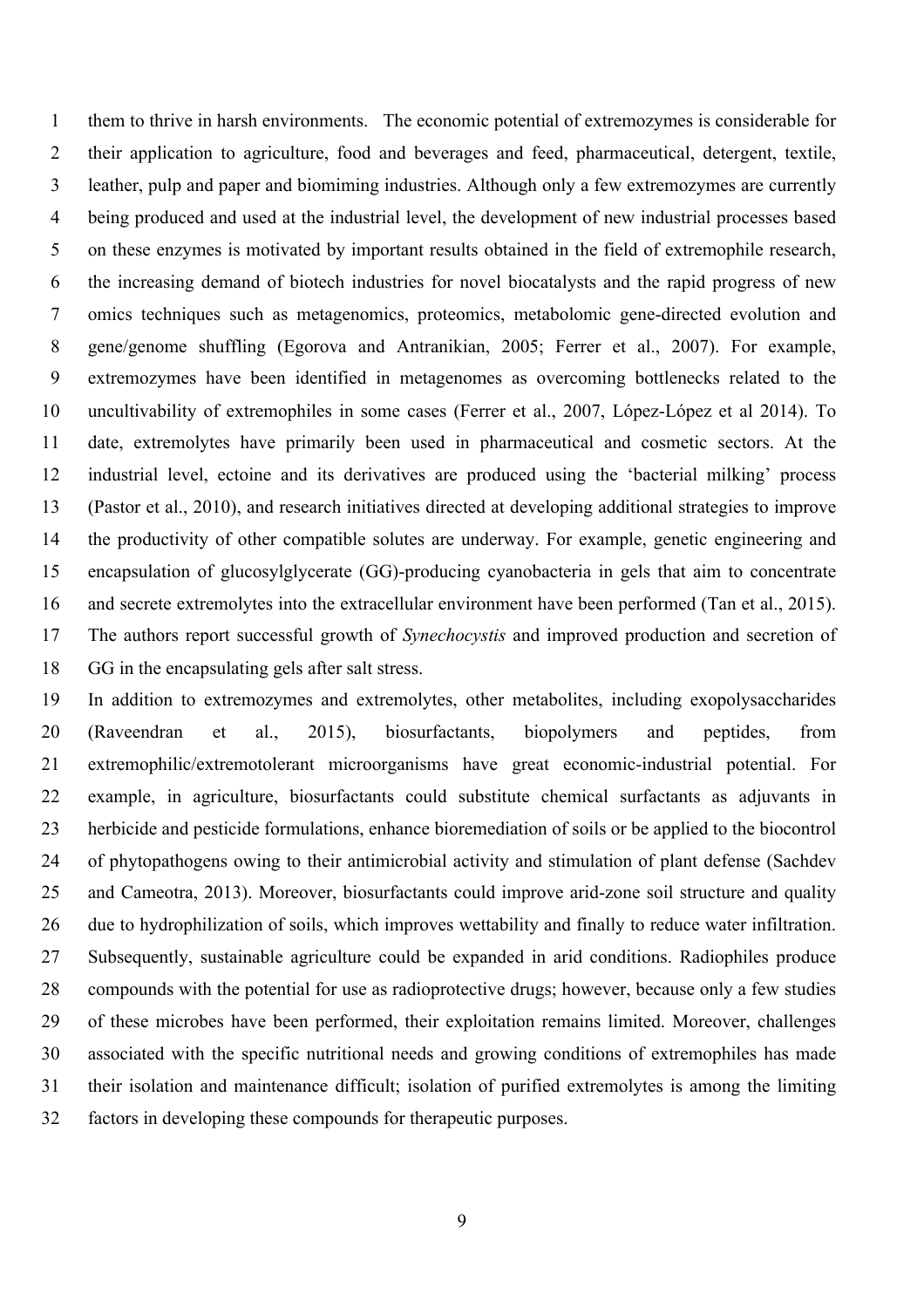- In conclusion, extremophilic/extremotolerant microorganisms are sustainable resources that could be better exploited in several biotechnological sectors towards the development of a biobased economy.
- 
-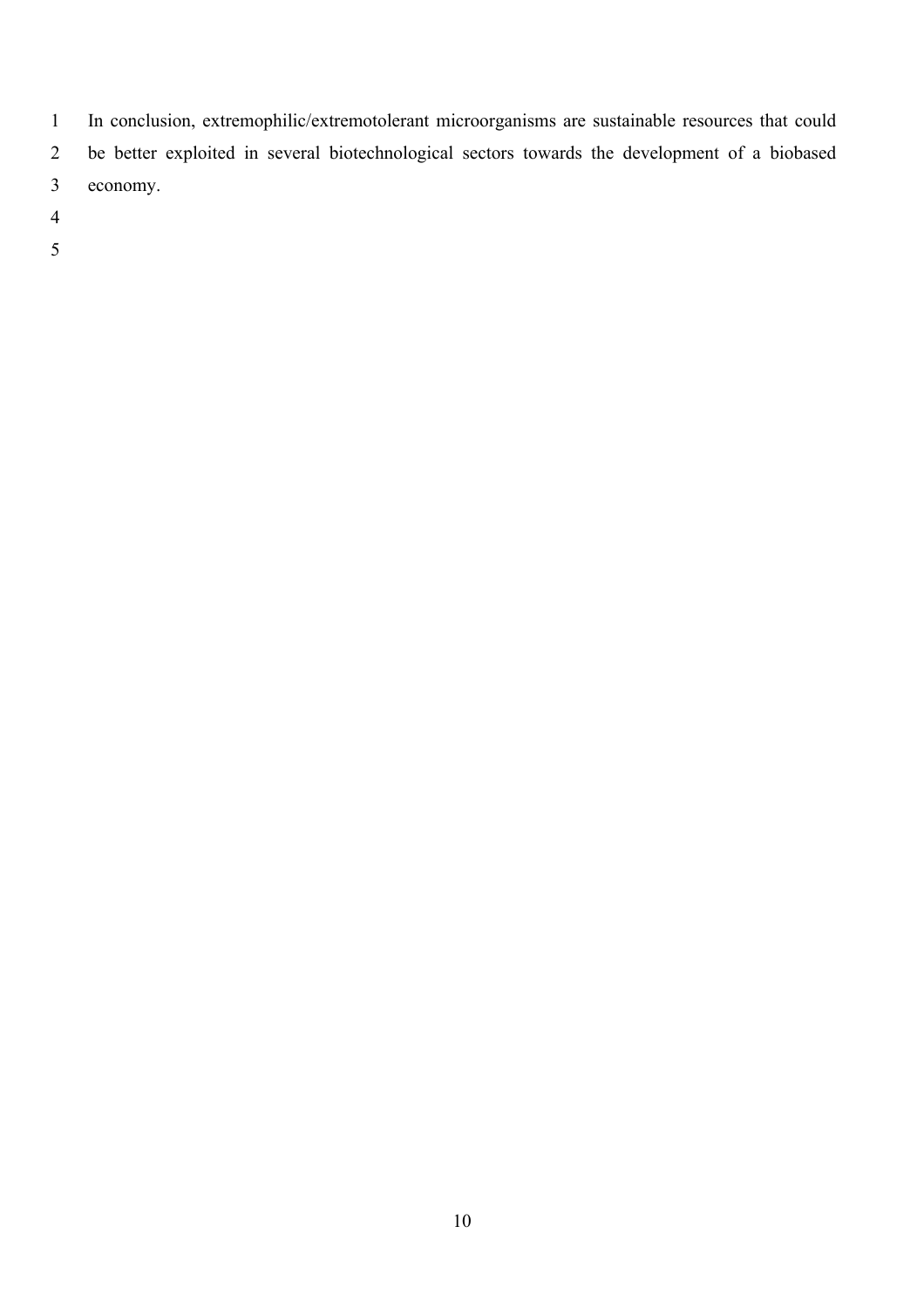# **Ethical statement**

- The authors declare that they have no conflict of interest. This review article has been prepared
- following principles of ethical and professional conduct.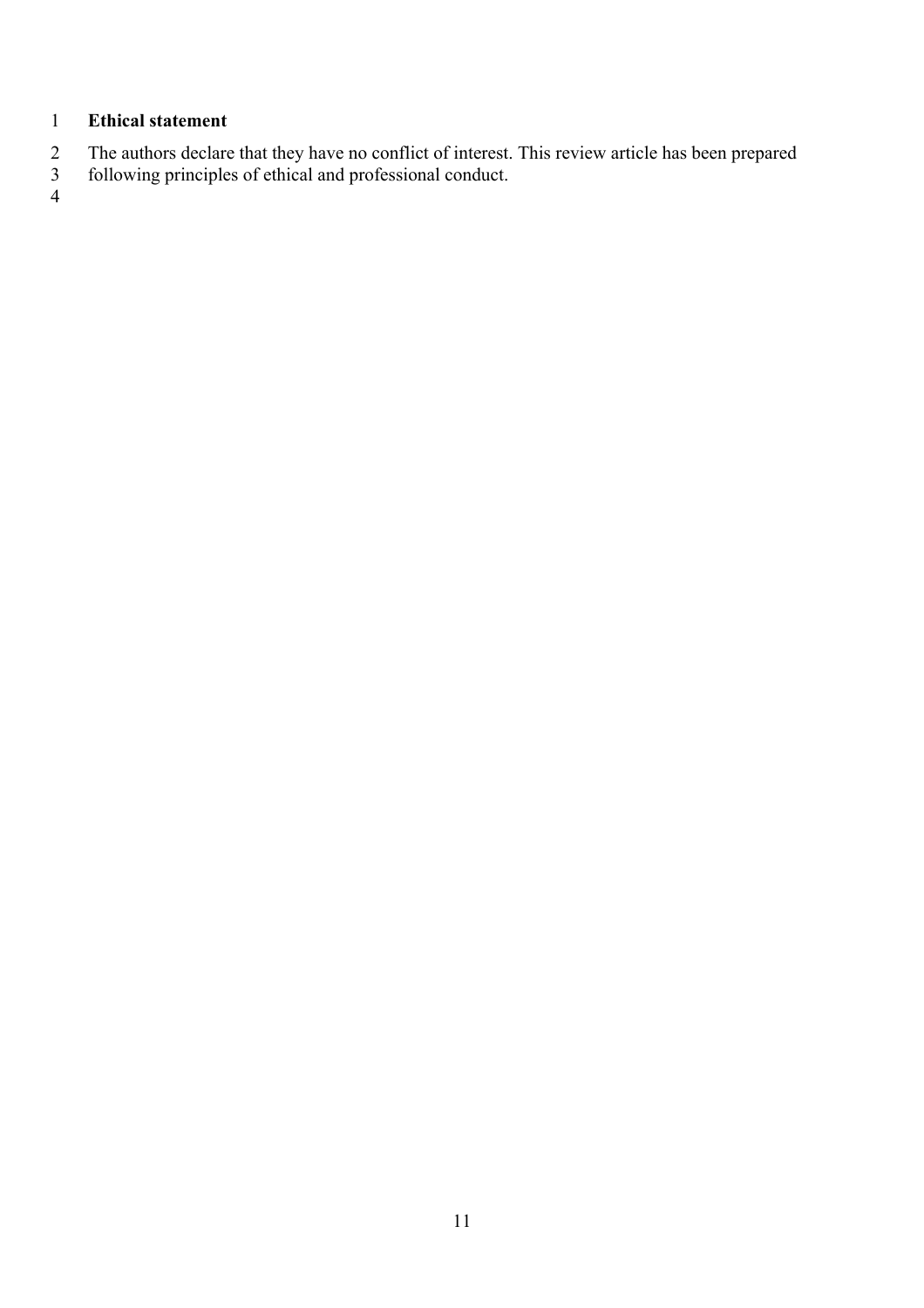#### **References**

- 
- Abe F, Horikoshi K (2001) The biotechnological potential of piezophiles. Trends Biotechnol 19:102-108.
- Alarico S, Empadinhas N, da Costa MS (2013) A new bacterial hydrolase specific for the 6 compatible solutes  $\alpha$ -D-mannopyranosyl- $(1\rightarrow 2)$ -D-glycerate and  $\alpha$ -D-glucopyranosyl-7 (1→2)-D-glycerate. Enzyme Microb Technol 52:77-83.
- Appukuttan D, Rao AS, Apte SK (2006) Engineering of *Deinococcus radiodurans* R1 for bioprecipitation of uranium from dilute nuclear waste. Appl Environ Microbiol 72:7873- 7878.
- Autengruber A, Sydlik U, Kroker M, Hornstein T, Ale-Agha N, Stöckmann D, Bilstein A, Albrecht C, Paunel-Görgülü A, Suschek CV, Krutmann J, Unfried K (2014) Signalling- dependent adverse health effects of carbon nanoparticles are prevented by the compatible solute mannosylglycerate (firoin) *in vitro* and *in vivo*. PLoS One 9:e111485.
- Avanti C, Saluja V, van Streun ELP, Frijlink HW, Hinrichs WLJ (2014) Stability of lysozyme in aqueous extremolyte solutions during heat shock and accelerated thermal conditions. PLoS 17 ONE 9: e86244.
- Bagwell CE, Bhat S, Hawkins GM, Smith BW, Biswas T, Hoover TR, Saunders E, Han CS, Tsodikov OV, Shimkets LJ (2008) Survival in nuclear waste, extreme resistance, and potential applications gleaned from the genome sequence of *Kineococcus radiotolerans* SRS30216. PLoS One 3:e3878.
- Bhalla A, Bansal N, Kumar S, Bischoff KM, Sani RK (2013) Improved lignocellulose conversion to biofuels with thermophilic bacteria and thermostable enzymes. Biores Technol 128:751- 759.
- Borges N, Ramos A, Raven ND, Sharp RJ, Santos H. (2002) Comparative study of the thermostabilizing properties of mannosylglycerate and other compatible solutes on model enzymes. Extremophiles 6:209-216.
- Bougouffa S, Radovanovic A, Essack M, Bajic VB (2014) DEOP: a database on osmoprotectants and associated pathways. Database (Oxford) pii: bau100. doi: 10.1093/database/bau100.
- Bowers KJ, Wiegel J (2011) Temperature and pH optima of extremely halophilic archaea: a mini-review. Extremophiles 15(2):119-128.
- Brim H, Venkateswaran A, Kostandarithes HM, Fredrickson JK, Daly MJ (2003) Engineering *Deinococcus geothermalis* for bioremediation of high-temperature radioactive waste environments. Appl Environ Microbiol 69:4575-4582.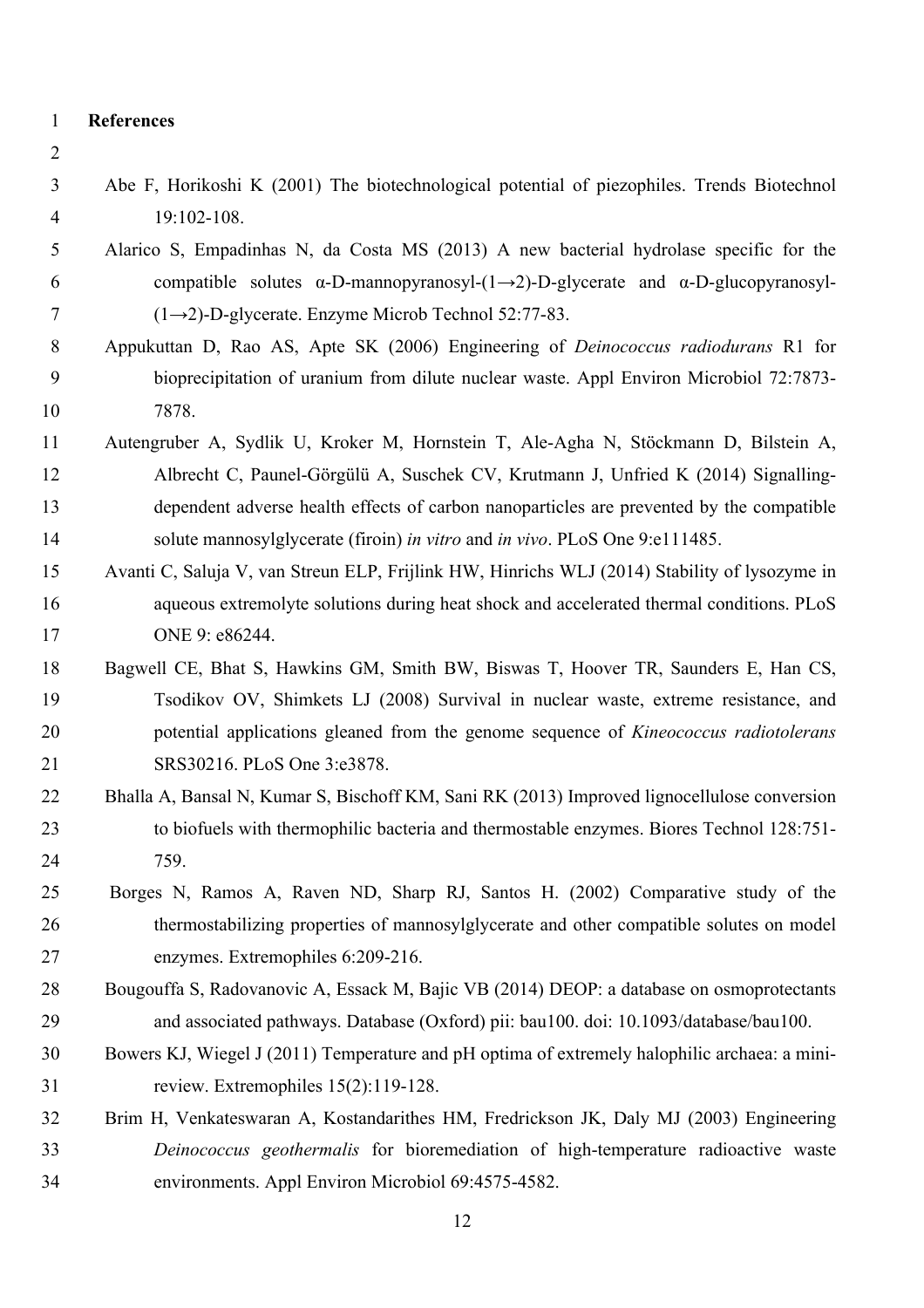- Bruins ME, Janssen AE, Boom RM (2001) Thermozymes and their applications: a review of recent literature and patents. Appl Biochem Biotechnol 90:155-186.
- Cárdenas JP, Valdés J, Quatrini R, Duarte F, Holmes DS (2010) Lessons from the genomes of extremely acidophilic bacteria and archaea with special emphasis on bioleaching microorganisms. Appl Microbiol Biotechnol 88:605-620.
- Cavicchioli R, Charlton T, Ertan H, Omar SM, Siddiqui KS, Williams TJ (2011) Biotechnological uses of enzymes from psychrophiles. Microbial Biotechnol 4:449–460.
- Cencic A and Chingwaru W (2010) The Role of Functional Foods, Nutraceuticals, and Food Supplements in Intestinal Health. Nutrients, 2:611-625.
- Chen J, Zheng RC, Zheng YG, Shen YC (2009) Microbial transformation of nitriles to high-value acids or amides. Adv Biochem Eng Biotechnol 113:33-77.
- Chi WJ, Park da Y, Chang YK, Hong SK (2012) A novel alkaliphilic xylanase from the newly isolated mesophilic *Bacillus* sp. MX47: production, purification, and characterization. Appl Biochem Biotechnol 168:899-909.
- Choi YJ, Hur JM, Lim S, Jo M, Kim DH, Choi JI (2014) Induction of apoptosis by deinoxanthin in human cancer cells. Anticancer Res 34:1829-1835.
- Cowan DA, Ramond JB, Makhalanyane TP, De Maayer P (2015) Metagenomics of extreme environments. Curr Opin Microbiol 25:97-102.
- Datta S, Holmes B, Park J, Chen Z, Dibble D, Hadi M, Blanch H, Simmons B, Sapra R (2010) Ionic liquid tolerant hyperthermophilic cellulases for biomass pretreatment and hydrolysis. Green Chem 12:338-345.
- de la Coba, F, Aguilera J, de Galvez, MV, Alvarez M, Gallego E, Figueroa FL, Herrera E (2009) Prevention of the ultraviolet effects on clinical and histopathological changes, as well as the heat shock protein-70 expression in mouse skin by topical applications of algal UV-absorbing compounds. J Dermatol Sci 55:161-169.
- De Maayer P, Anderson D, Cary C, Cowan DA (2014) Some like it cold: understanding the survival strategies of psychrophiles. EMBO Rep 15:508-517.
- Demirjian DC, Morís-Varas F, Cassidy CS (2001) Enzymes from extremophiles. Curr Opin Chem Biol 5:144-151.
- Dopson M, Holmes DS (2014) Metal resistance in acidophilic microorganisms and its significance for biotechnologies. Appl Microbiol Biotechnol 98:8133-8144.
- Du Y, Shi P, Huang H, Zhang X, Luo H, Wang Y, Yao B (2013) Characterization of three novel thermophilic xylanases from *Humicola insolens* Y1 with application potentials in the brewing industry. Bioresour Technol 130:161-167.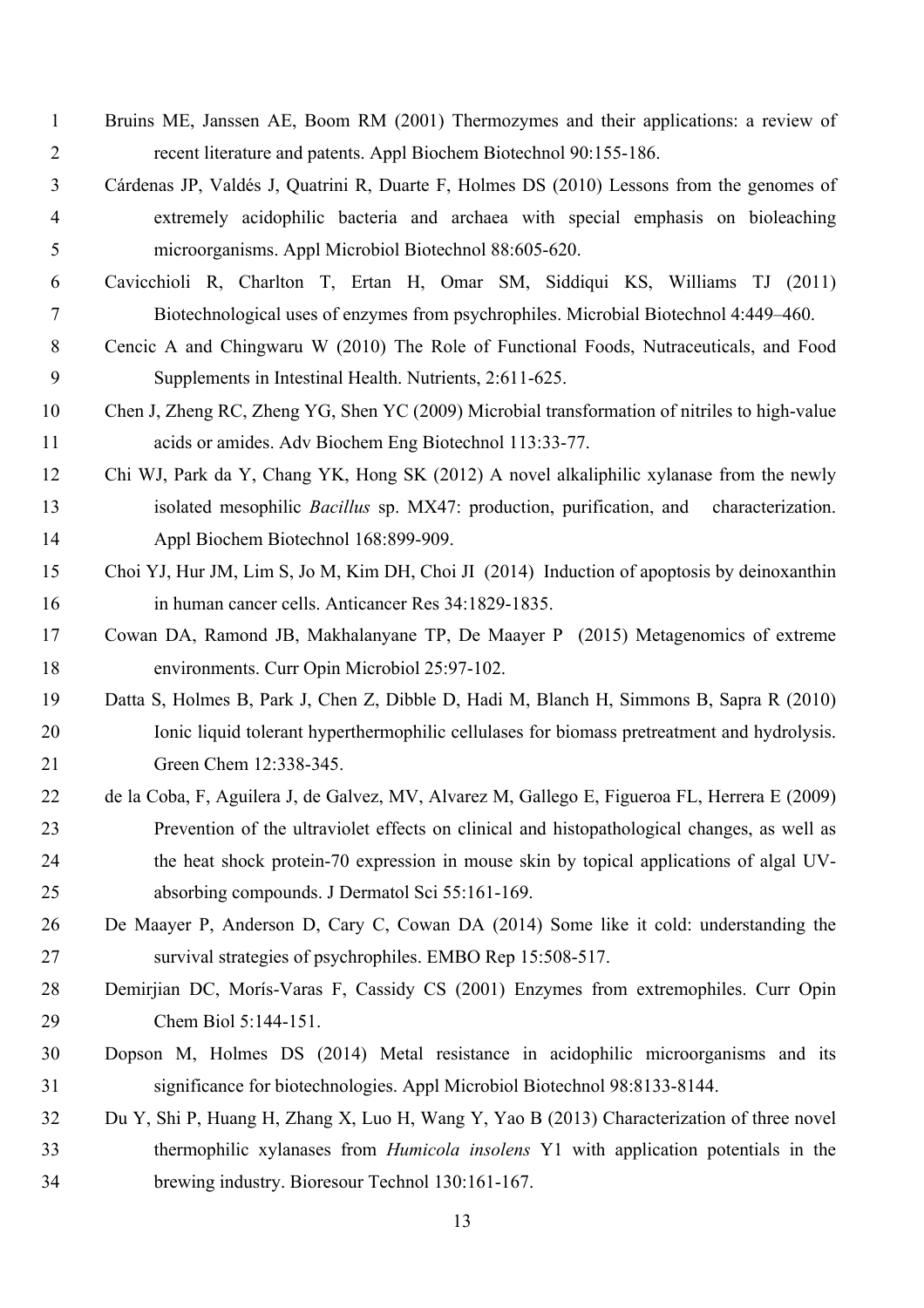- Egorova K, Antranikian G (2005) Industrial relevance of thermophilic Archaea. Curr Opin Microbiol 8:649-655.
- Elleuche S, Schröder C, Sahm K, Antranikian G (2014) Extremozymes-biocatalysts with unique properties from extremophilic microorganisms. Curr Opin Biotechnol 29:116-123.
- Empadinhas N, da Costa MS (2011) Diversity, biological roles and biosynthetic pathways for sugar-glycerate containing compatible solutes in bacteria and archaea. Environ Microbiol 13:2056-2077.
- Esteves AM, Chandrayan SK, McTernan PM, Borges N, Adams MW, Santos H (2014) Mannosylglycerate and di-myo-inositol phosphate have interchangeable roles during adaptation of *Pyrococcus furiosus* to heat stress. Appl Environ Microbiol 80:4226-4233.
- Faria C, Jorge CD, Borges N, Tenreiro S, Outeiro TF, Santos H (2013) Inhibition of formation of α-synuclein inclusions by mannosylglycerate in a yeast model of Parkinson's disease. Biochim Biophys Acta 1830:4065-4072.
- Ferrer M, Golyshina O, Beloqui A, Golyshin PN (2007) Mining enzymes from extreme environments. Curr Opin Microbiol 10:207-214.
- Gabani P, Singh OV (2013) Radiation-resistant extremophiles and their potential in biotechnology and therapeutics. Appl Microbiol Biotechnol 97:993-1004.
- Geng J, W Tang, X Wan, Q Zhou, X-J Wang, P Shen, T-C Lei, X-D Chen (2008) Photoprotection of bacterial-derived melanin against ultraviolet A–induced cell death and 20 its potential application as an active sunscreen. JEADV 22:852-858.
- Gillespie IM, Philp JC (2013) Bioremediation, an environmental remediation technology for the bioeconomy. Trends Biotechnol 31:329-332.
- Gtari M, Essoussi I, Maaoui R, Sghaier H, Boujmil R, Gury J, Pujic P, Brusetti L, Chouaia B, Crotti E, Daffonchio D, Boudabous A, Normand P (2012) Contrasted resistance of stone- dwelling *Geodermatophilaceae* species to stresses known to give rise to reactive oxygen species. FEMS Microbiol Ecol 80:566-577.
- Hough DW, Danson MJ (1999) Extremozymes. Currn Opin Chem Biol 3:39-46
- Jayakumar R, Jayashree S, Annapurna B, Seshadri S (2012) Characterization of thermostable serine alkaline protease from an alkaliphilic strain *Bacillus pumilus* MCAS8 and its applications. Appl Biochem Biotechnol 168:1849-1866
- Johnson DB (2014) Biomining-biotechnologies for extracting and recovering metals from ores and waste materials. Curr Opin Biotechnol 30:24-31.
- Kanapathipillai M, Lentzen G, Sierks M, Park CB (2005) Ectoine and hydroxyectoine inhibit aggregation and neurotoxicity of Alzheimer's beta-amyloid. FEBS Lett 579:4775-4780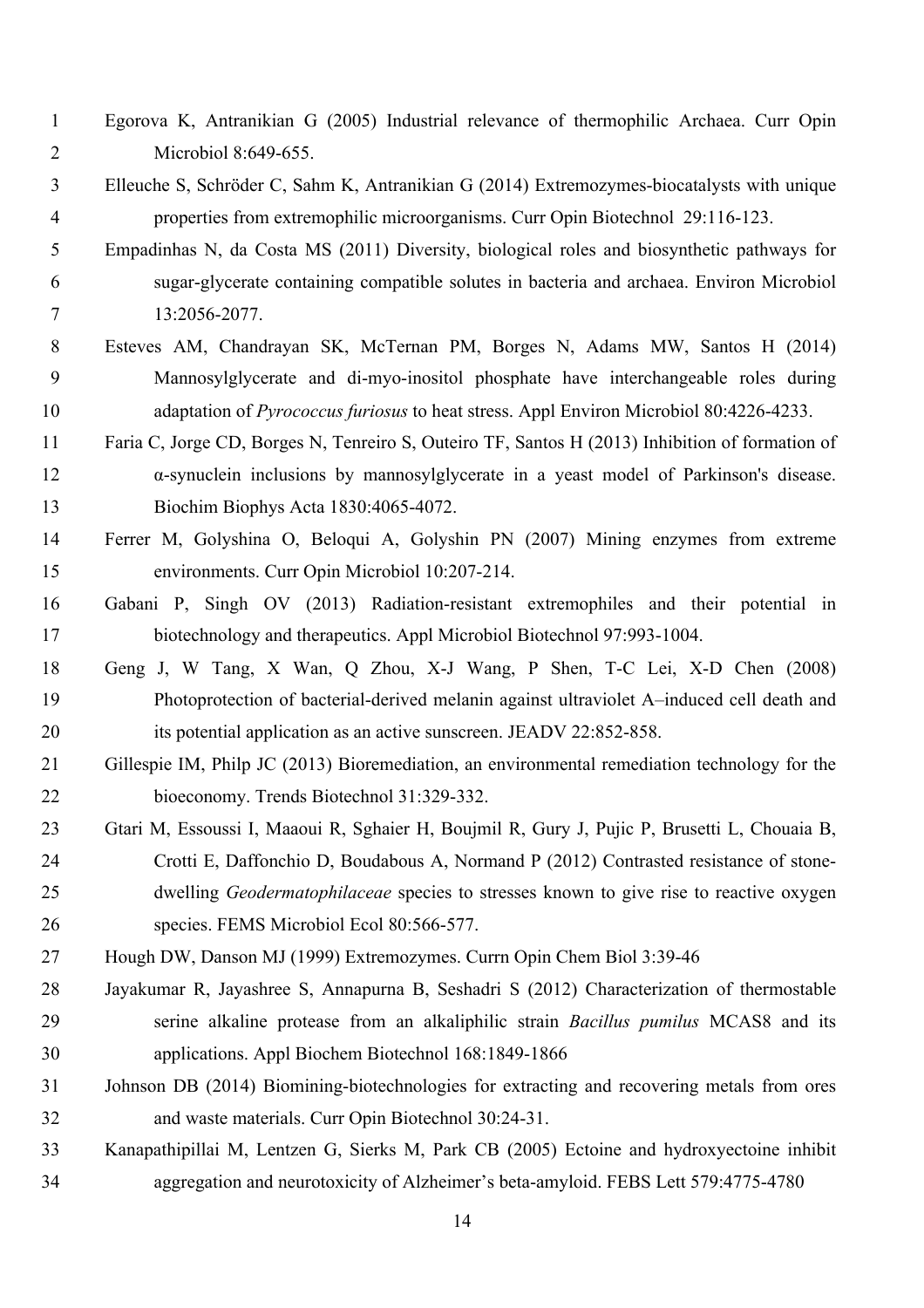- Karan R, Capes MD, DasSarma P, DasSarma S (2013) Cloning, overexpression, purification, and characterization of a polyextremophilic β-galactosidase from the Antarctic haloarchaeon *Halorubrum lacusprofundi*. BMC Biotechnol 13:3.
- Kawamoto J, Sato T, Nakasone K, Kato C, Mihara H, Esaki N, Kurihara T (2011) Favourable effects of eicosapentaenoic acid on the late step of the cell division in a piezophilic bacterium, *Shewanella violacea* DSS12, at high-hydrostatic pressures. Environ Microbiol 13:2293-2298
- Klein J, Schwarz T, Lentzen G (2007) Ectoine as a natural component of food: detection in red smear cheeses. J Dairy Res 74:446-451.
- Lamosa P, Rodrigues MV, Gonçalves LG, Carr J, Ventura R, Maycock C, Raven ND, Santos H (2013) Organic solutes in the deepest phylogenetic branches of the Bacteria: identification of α(1-6)glucosyl-α(1-2)glucosylglycerate in *Persephonella* marina. Extremophiles. 17:137-146.
- Lentzen G, Schwarz T (2006) Extremolytes: Natural compounds from extremophiles for versatile applications. Appl Microbiol Biotechnol 72:623-634.
- Li X, Qian P, Wu SG, Yu HY (2014) Characterization of an organic solvent-tolerant lipase from *Idiomarina* sp. W33 and its application for biodiesel production using Jatropha oil. Extremophiles 18:171-178.
- Litchfield CD (2011) Potential for industrial products from the halophilic Archaea. J Ind 20 Microbiol Biotechnol 38:1635-1647.
- López-López O, Cerdán ME, Gonzalez-Siso MI (2014) New extremophilic lipases and esterases from metagenomics. Curr Protein Pept Sci 15:445-455.
- Marasco R, Rolli E, Ettoumi B, Vigani, G, Mapelli, F, Borin, S, Abou-Hadid AF, El-Behairy UA, Sorlini C, Cherif A, Zocchi G, Daffonchio D (2012) A drought resistance-promoting microbiome is selected by root system under desert farming. PLoS One 7:e48479.
- McKay CP (2014) Requirements and limits for life in the context of exoplanets. Proc Natl Acad Sci USA 111:12628-12633
- Mota MJ, Lopes RP, Delgadillo I, Saraiva JA (2013) Microorganisms under high pressure Adaptation, growth and biotechnological potential. Biotechnol Adv 31:1426-1234.
- Navarro CA, von Bernath D, Jerez CA (2013) Heavy metal resistance strategies of acidophilic bacteria and their acquisition: importance for biomining and bioremediation. Biol Res 46:363-371.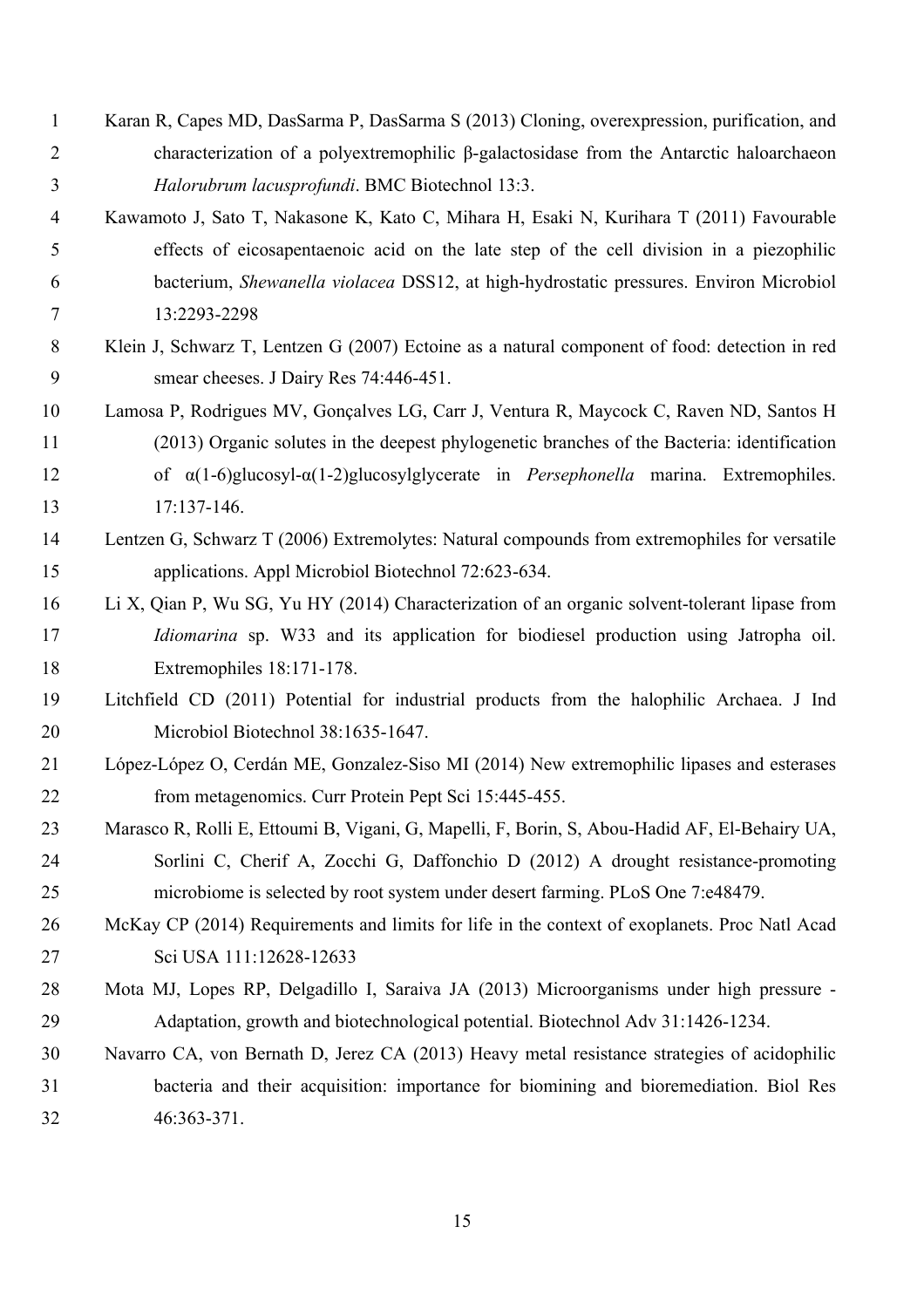- Orell A, Remonsellez F, Arancibia R, Jerez CA (2013) Molecular characterization of copper and cadmium resistance determinants in the biomining thermoacidophilic archaeon *Sulfolobus metallicus*. Archaea 2013:289236.
- Oren A (2013) Life at high salt concentrations, intracellular KCl concentrations, and acidic proteomes. Front Microbiol 4:315.
- Pastor JM, Salvador M, Argandoña M, Bernal V, Reina-Bueno M, Csonka LN, Iborra JL, Vargas C, Nieto JJ, Cánovas M (2010) Ectoines in cell stress protection: uses and biotechnological production. Biotechnol Adv 28:782-801.
- Raddadi N, Cherif A, Daffonchio D, Fava F (2013) Halo-alkalitolerant and thermostable cellulases with improved tolerance to ionic liquids and organic solvents from *Paenibacillus tarimensis* isolated from the Chott El Fejej, Sahara desert, Tunisia. Bioresource Technol 150:121-128.
- Rastogi RP, Incharoensakdi A (2014) Characterization of UV-screening compounds, mycosporine-like amino acids, and scytonemin in the cyanobacterium Lyngbya sp. CU2555. FEMS Microbiol Ecol. 87:244-256
- Raveendran S, Palaninathan V, Nagaoka Y, Fukuda T, Iwai S, Higashi T, Mizuki T, Sakamoto Y, Mohanan PV, Maekawa T, Kumar DS (2015) Extremophilic polysaccharide nanoparticles for cancer nanotherapy and evaluation of antioxidant properties. Int J Biol Macromol 76:310-319
- Resch V, Schrittwieser JH, Siirola E, Kroutil W (2011) Novel carbon-carbon bond formations for biocatalysis. Curr Opin Biotechnol 22:793-799.
- Rolli E, Marasco M, Vigani G, Ettoumi B, Mapelli F, Deangelis ML, Gandolfi C, Casati E, Previtali F, Gerbino R, Pierotti Cei F, Borin S, Sorlini C, Zocchi G, Daffonchio D (2015) Improved plant resistance to drought is promoted by the root-associated microbiome as a water stress-dependent trait. Environ Microbiol 17:316-331.
- Ryu J, Kanapathipillai M, Lentzen G, Park CB (2008) Inhibition of beta-amyloid peptide aggregation and neurotoxicity by alpha-d-mannosylglycerate, a natural extremolyte. Peptides 29:578-584.
- Sachdev DP, Cameotra SS (2013) Biosurfactants in agriculture. Appl Microbiol Biotechnol 97:1005-1016
- Sarethy IP, Saxena Y, Kapoor A, Sharma M, Sharma SK, Gupta V, Gupta S (2011) Alkaliphilic bacteria: applications in industrial biotechnology. J Ind Microbiol Biotechnol 38:769-790.
- Schreck SD, Grunden AM (2014) Biotechnological applications of halophilic lipases and thioesterases. Appl Microbiol Biotechnol 98:1011-1021.